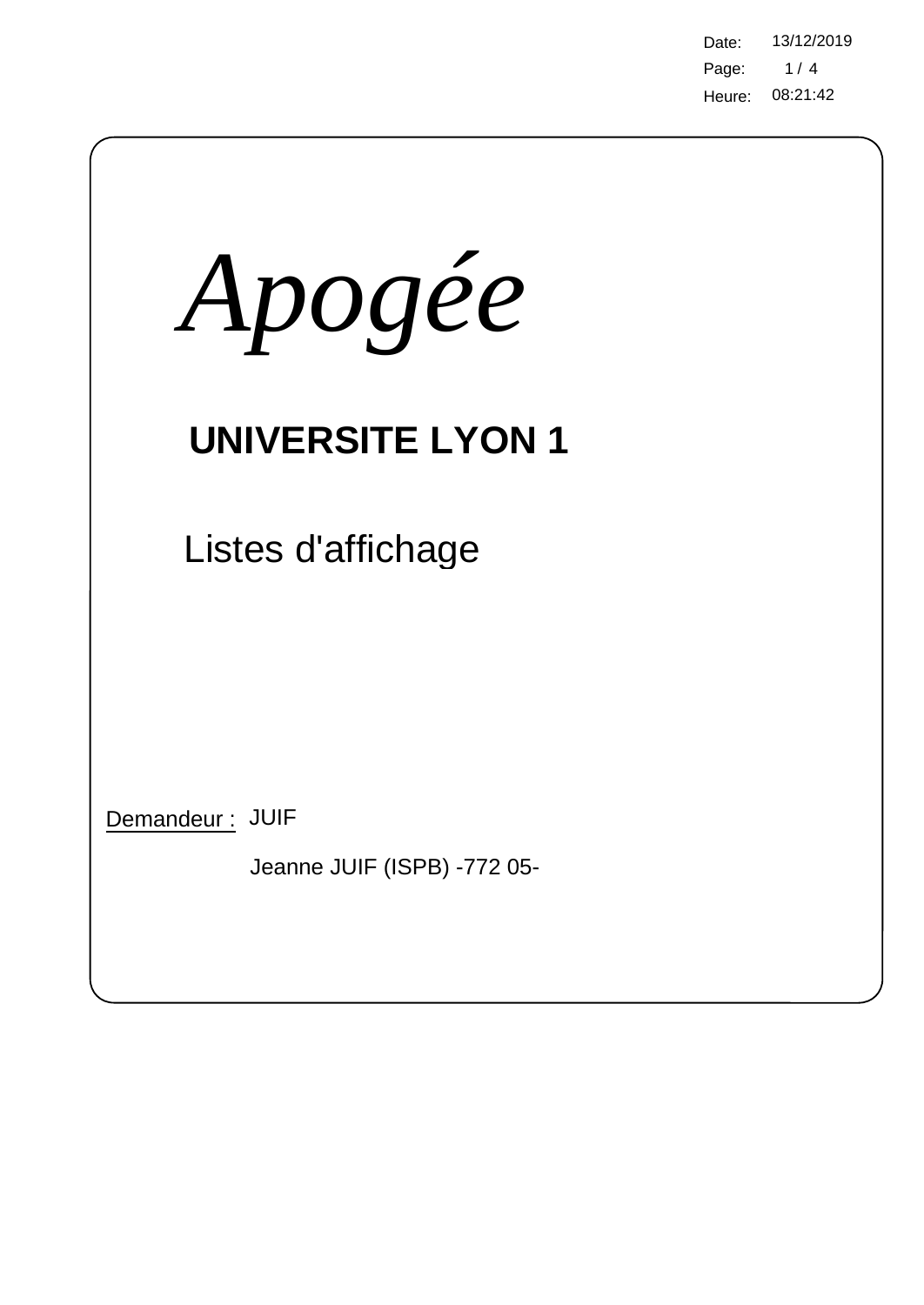#### ANNEE UNIVERSITAIRE 2019/2020

| Date: | 13/12/2019 |
|-------|------------|
| Page: | 2/4        |

## LISTE D'AFFICHAGE

| Date           | : 07/01/2020      | Horaires: 12h00 à 13h00 | Durée :                   | 1h00                 |
|----------------|-------------------|-------------------------|---------------------------|----------------------|
|                | Epreuve: PHOP54P1 | Ecrit                   |                           |                      |
| Salle          | : AMPHI_I         | Amphi I - Rockefeller   | Bâtiment :<br><b>ROCK</b> | Bâtiment Rockefeller |
| N° Place Nom   |                   |                         | Prénom                    | N° Etudiant          |
| 1              | <b>AMMARI</b>     |                         | <b>KAMARA</b>             | 11711520             |
| $\overline{2}$ | <b>ARIENTI</b>    |                         | <b>ANDREA</b>             | 11502012             |
| 3              | <b>BEAL</b>       |                         | <b>ALIZEE</b>             | 11704161             |
| 4              | <b>BERNARDEAU</b> |                         | <b>CLEMENTINE</b>         | 11501954             |
| 5              | <b>BERTRAND</b>   |                         | <b>LEONIE</b>             | 11704174             |
| 6              | <b>BOULEDRAK</b>  |                         | <b>SOFIAN</b>             | 10503995             |
| 7              | <b>BROCA</b>      |                         | <b>CAMILLE</b>            | 11503013             |
| 8              | <b>BRUYAS</b>     |                         | <b>MATHILDE</b>           | 11502966             |
| 9              | <b>BUSSIERE</b>   |                         | <b>MATHIEU</b>            | 11501463             |
| 10             | <b>CHABANAL</b>   |                         | <b>MORGANE</b>            | 11603199             |
| 11             | <b>CHAFCHAFI</b>  |                         | <b>SALAH</b>              | 10505355             |
| 12             | <b>CHANAS</b>     |                         | <b>CLEMENCE</b>           | 11704202             |
| 13             | <b>CHHUY</b>      |                         | <b>DEBORAH</b>            | 11604469             |
| 14             | <b>CHHUY</b>      |                         | <b>JIMMY</b>              | 11505655             |
| 15             | <b>CLEMENT</b>    |                         | <b>MATHIS</b>             | 11502876             |
| 16             | <b>COMPARIN</b>   |                         | <b>ESTELLE</b>            | 11501152             |
| 17             | <b>DEMANGEON</b>  |                         | <b>LUCAS</b>              | 11704329             |
| 18             | <b>DEMARS</b>     |                         | <b>CAMILLE</b>            | 11500950             |
| 19             | <b>DIRAISON</b>   |                         | <b>MARINE</b>             | 11502701             |
| 20             | <b>DOURHNOU</b>   |                         | <b>SALMA</b>              | 11603382             |
| 21             | <b>DUMAS</b>      |                         | <b>CAROLINE</b>           | 11603422             |
| 22             | <b>DUPAIN</b>     |                         | LOUIS-ARTHUR              | 11603426             |
| 23             | <b>ESTRAME</b>    |                         | <b>MARCSONGUY</b>         | 11707513             |
| 24             | <b>FATHOUNI</b>   |                         | <b>MOUNIR</b>             | 11405037             |
| 25             | <b>FAURE</b>      |                         | <b>LYNE</b>               | 11704316             |
| 26             | <b>FERNANDES</b>  |                         | <b>QUENTIN</b>            | 11407227             |
| 27             | <b>GALLET</b>     |                         | <b>FLORENT</b>            | 11203951             |
| 28             | <b>GILLES</b>     |                         | <b>ANTOINE</b>            | 11603473             |
| 29             | <b>ISIKSOY</b>    |                         | <b>HILAL</b>              | 11811379             |
| 30             | <b>JACQUON</b>    |                         | <b>AGATHE</b>             | 11504446             |
| 31             | <b>LAMBERT</b>    |                         | <b>AGATHE</b>             | 11704831             |
| 32             | LENARD            |                         | <b>CARINE</b>             | 11503663             |
| 33             | <b>MAIRE</b>      |                         | LENA                      | 11500718             |
| 34             | <b>MAIROT</b>     |                         | <b>GAUTIER</b>            | 11200647             |
| 35             | <b>MALLARD</b>    |                         | <b>GAELLE</b>             | 11704849             |
| 36             | <b>MARCELLI</b>   |                         | <b>QUENTIN</b>            | 11602268             |
| 37             | <b>MARTIN</b>     |                         | <b>CHARLOTTE</b>          | 11811257             |
| 38             | <b>MARTY</b>      |                         | <b>CLEMENT</b>            | 11511215             |
| 39             | <b>MERLE</b>      |                         | <b>AUDREY</b>             | 11602696             |
| 40             | <b>MOREL</b>      |                         | <b>EMMA</b>               | 11704855             |
| 41             | <b>PARRAT</b>     |                         | <b>ROMANE</b>             | 11704865             |
| 42             | <b>PATELLI</b>    |                         | <b>BORIS</b>              | 11404392             |
| 43             | <b>PELE</b>       |                         | <b>CLAIRE</b>             | 11601768             |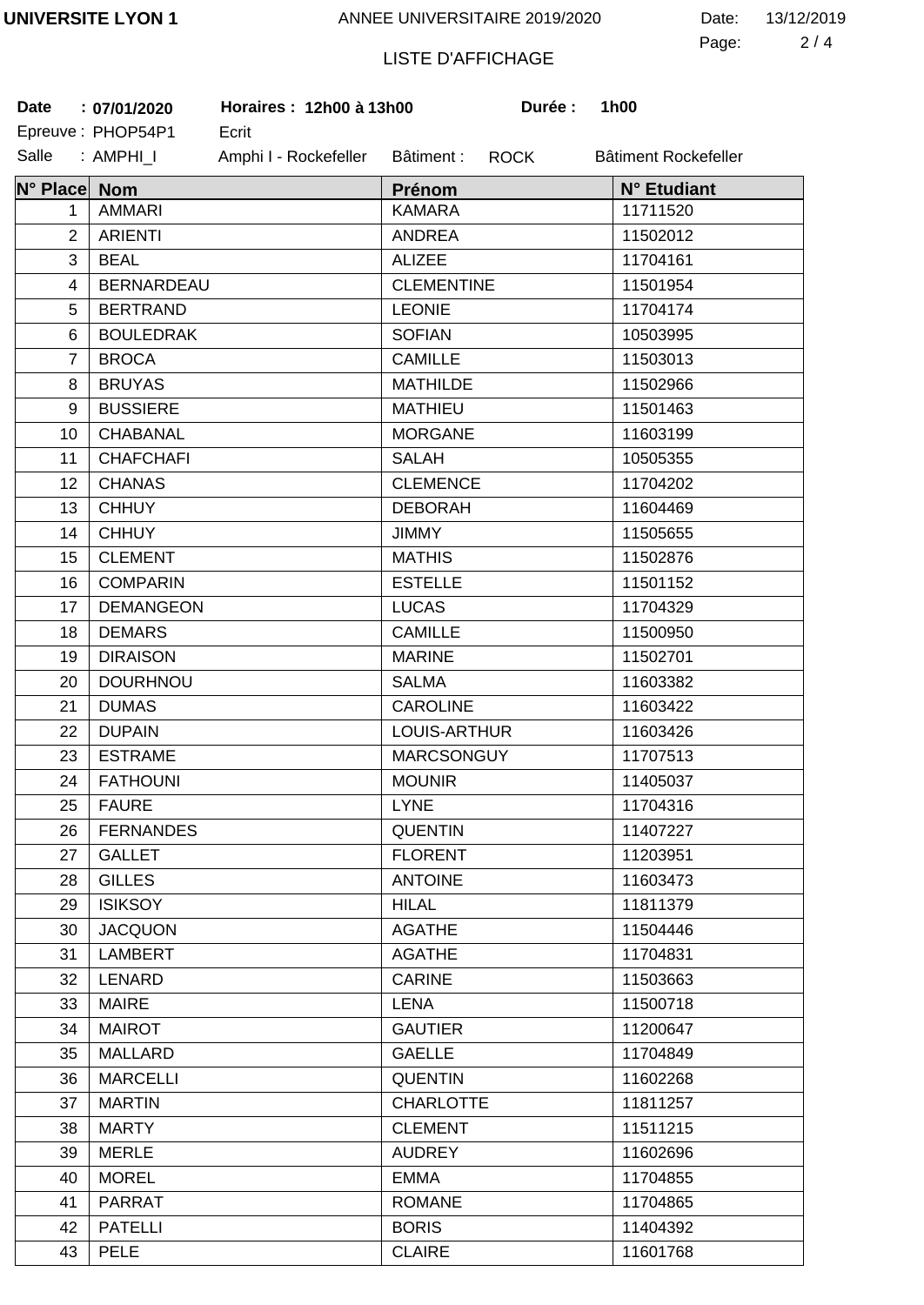#### ANNEE UNIVERSITAIRE 2019/2020

3 4 Page: Date: 13/12/2019

# LISTE D'AFFICHAGE

| <b>Date</b>  | 07/01/2020          | Horaires: 12h00 à 13h00 |                  | Durée : | 1h00     |                      |
|--------------|---------------------|-------------------------|------------------|---------|----------|----------------------|
|              | Epreuve PHOP54P1    | Ecrit                   |                  |         |          |                      |
| Salle        | : AMPHI_I           | Amphi I - Rockefeller   | Bâtiment :       | ROCK    |          | Bâtiment Rockefeller |
| N° Place Nom |                     |                         | Prénom           |         |          | N° Etudiant          |
| 44           | <b>PICAL</b>        |                         | <b>ANTHONY</b>   |         | 11704867 |                      |
| 45           | <b>PIZETTE</b>      |                         | <b>CHARLENE</b>  |         | 11704806 |                      |
| 46           | POUEY-SAMAMA        |                         | <b>EMMA</b>      |         | 11925997 |                      |
| 47           | <b>RAMAGE</b>       |                         | <b>OCÉANE</b>    |         | 11604123 |                      |
| 48           | <b>REY</b>          |                         | <b>LOUISE</b>    |         | 11604314 |                      |
| 49           | <b>REYNAUD</b>      |                         | <b>JULES</b>     |         | 11500004 |                      |
| 50           | <b>ROBIN</b>        |                         | <b>LYDIE</b>     |         | 11704963 |                      |
| 51           | <b>ROUYER</b>       |                         | <b>MARINE</b>    |         | 11305375 |                      |
| 52           | SAUZET LAJOIE       |                         | <b>LEA-MARIE</b> |         | 11708715 |                      |
| 53           | <b>SIGUIER</b>      |                         | <b>MAUD</b>      |         | 11500211 |                      |
| 54           | <b>SOLEYANT</b>     |                         | AXEL             |         | 11603939 |                      |
| 55           | SOUBEYRAND          |                         | <b>CHLOE</b>     |         | 11503198 |                      |
| 56           | <b>STRITTMATTER</b> |                         | <b>SARAH</b>     |         | 11603136 |                      |
| 57           | <b>TERRAT</b>       |                         | CONSTANCE        |         | 11604910 |                      |
| 58           | <b>TRAN</b>         |                         | <b>CHARLES</b>   |         | 11501575 |                      |
| 59           | <b>VERSPIEREN</b>   |                         | <b>JULIE</b>     |         | 11401983 |                      |
| 60           | <b>YILMAZ</b>       |                         | <b>MELISSA</b>   |         | 11704396 |                      |
| 61           | <b>YILMAZ</b>       |                         | <b>ZOZAN</b>     |         | 11503751 |                      |